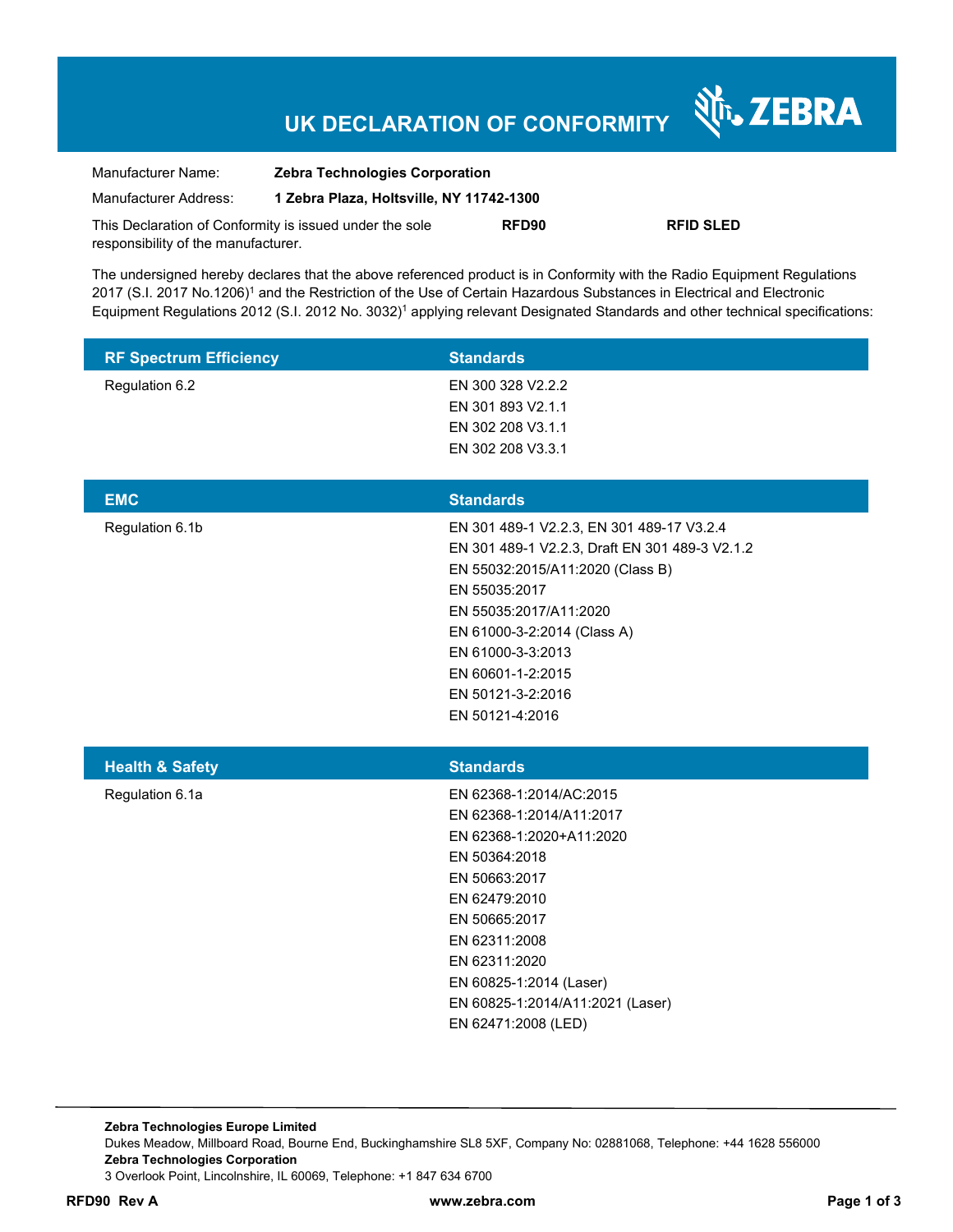# **UK DECLARATION OF CONFORMITY**



### **Environmental Standards**

Equipment Regulations

Restriction of the Use of Certain Hazardous Substances in Electrical and Electronic

EN IEC 63000:2018

With regard to the Radio Equipment Regulations 2017 (S.I. 2017 No.1206)<sup>1</sup>, the conformity assessment procedure referred to in regulation 41(4)(a) and detailed in Schedule 2 has been followed.

 $^{\rm 1}$  As amended by applicable EU withdrawal legislation implemented at the time of issuing this declaration

#### **Signed on behalf of Zebra Technologies Corporation**

*(Signature of authorized person)* Marco Belli Rev: A Sr. Manager, Regulatory **Date: 17 March 2022** Place: Bourne End, UK